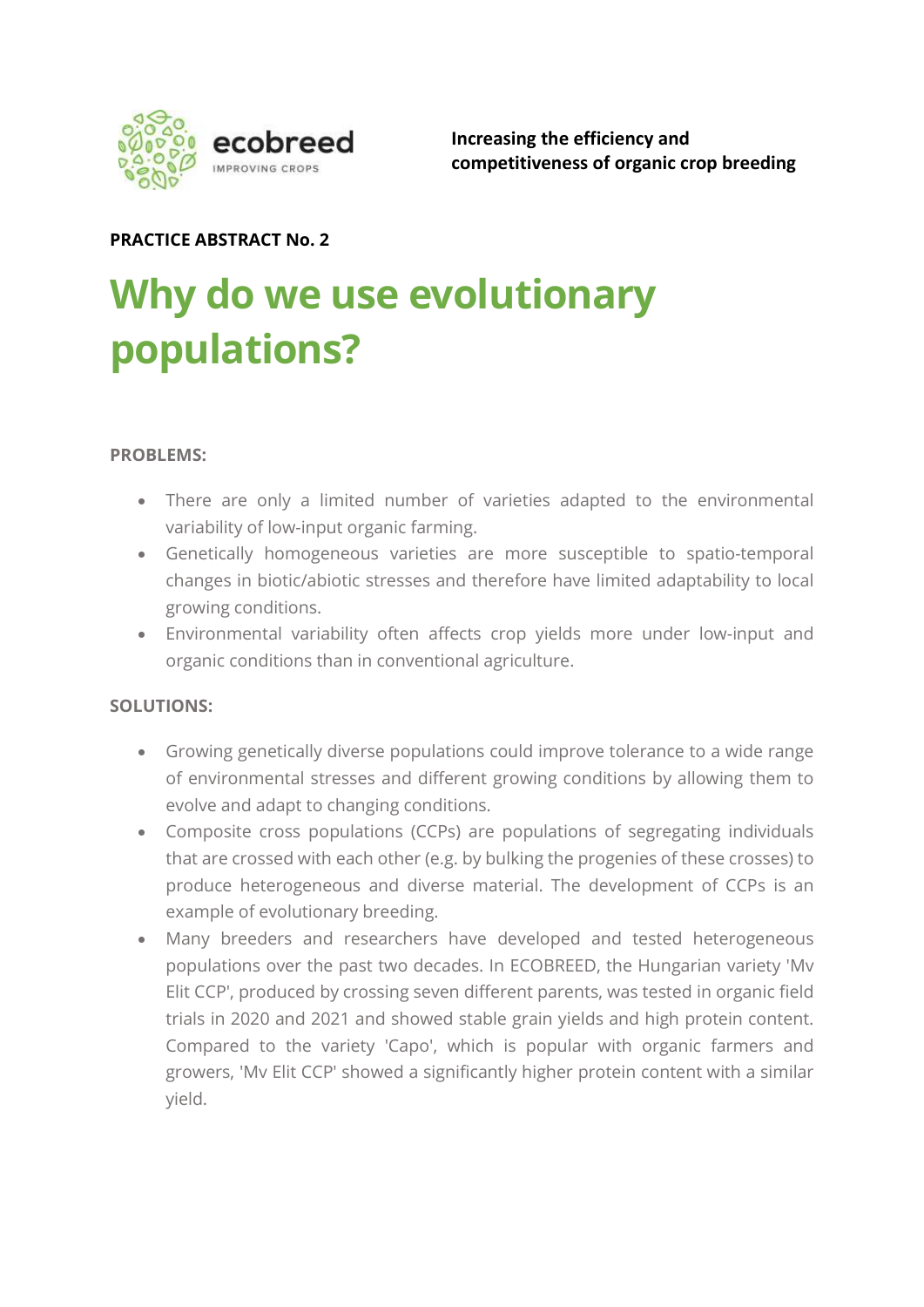#### PRACTICAL RECOMMENDATIONS:

- Based on Regulation (EU) 2018/848 on organic production (https://eurlex.europa.eu/eli/reg/2018/848/oj), organic heterogeneous material (OHM) such as CCPs can now be marketed and used (after listing) by organic farmers/growers, which will improve their development and availability.
- Look for availability of OHM in national or EU organic seed databases (after 1 January 2022) or ask breeders directly.
- Fest OHM at your own site. As part of ECOBREED, the Hungarian wheat population (i.e. 'Mv Elit CCP') was evaluated on 14 commercial farms in Central Europe in the 2020-21 season and the initial results showed the competitiveness of the population compared to established organic varieties (Fig. 1).
- $\triangleright$  Maintain the population and let it regrow each year to allow natural selection for your specific environment. You may weed out plants with undesirable traits, such as individuals that are too tall, before harvesting (i.e., negative selection). Over time, multiplication and (natural) selection of CCPs will increase their adaptation to local growing conditions.

| Shring                | <b>ECOBREED Farmer Participatory field trials of Mv Elit CCP</b><br>in 2021: 4 countries, 14 farms<br><b>Austrian results:</b> |                              |                 |
|-----------------------|--------------------------------------------------------------------------------------------------------------------------------|------------------------------|-----------------|
| FI                    | <b>Testing sites</b>                                                                                                           | <b>Variety</b>               | Yield<br>(t/ha) |
|                       | Starnwörth                                                                                                                     | My Elit CCP                  | 6.96            |
|                       |                                                                                                                                | Organic wheat control (Capo) | 6.57            |
|                       | Aspersdorf                                                                                                                     | My Elit CCP                  | 7.40            |
|                       |                                                                                                                                | Organic wheat control (Capo) | 7.40            |
|                       | Wallern im                                                                                                                     | <b>My Elit CCP</b>           | 4.20            |
| $\mathcal{O}^{\circ}$ | Burgenland                                                                                                                     | Organic wheat control (Capo) | 4.10            |
|                       |                                                                                                                                |                              |                 |

Fig. 1: ECOBREED trial network of Hungarian winter wheat population 'Mv Elit CCP' by Central European farmers in 2021 and exemplary results from Austria.